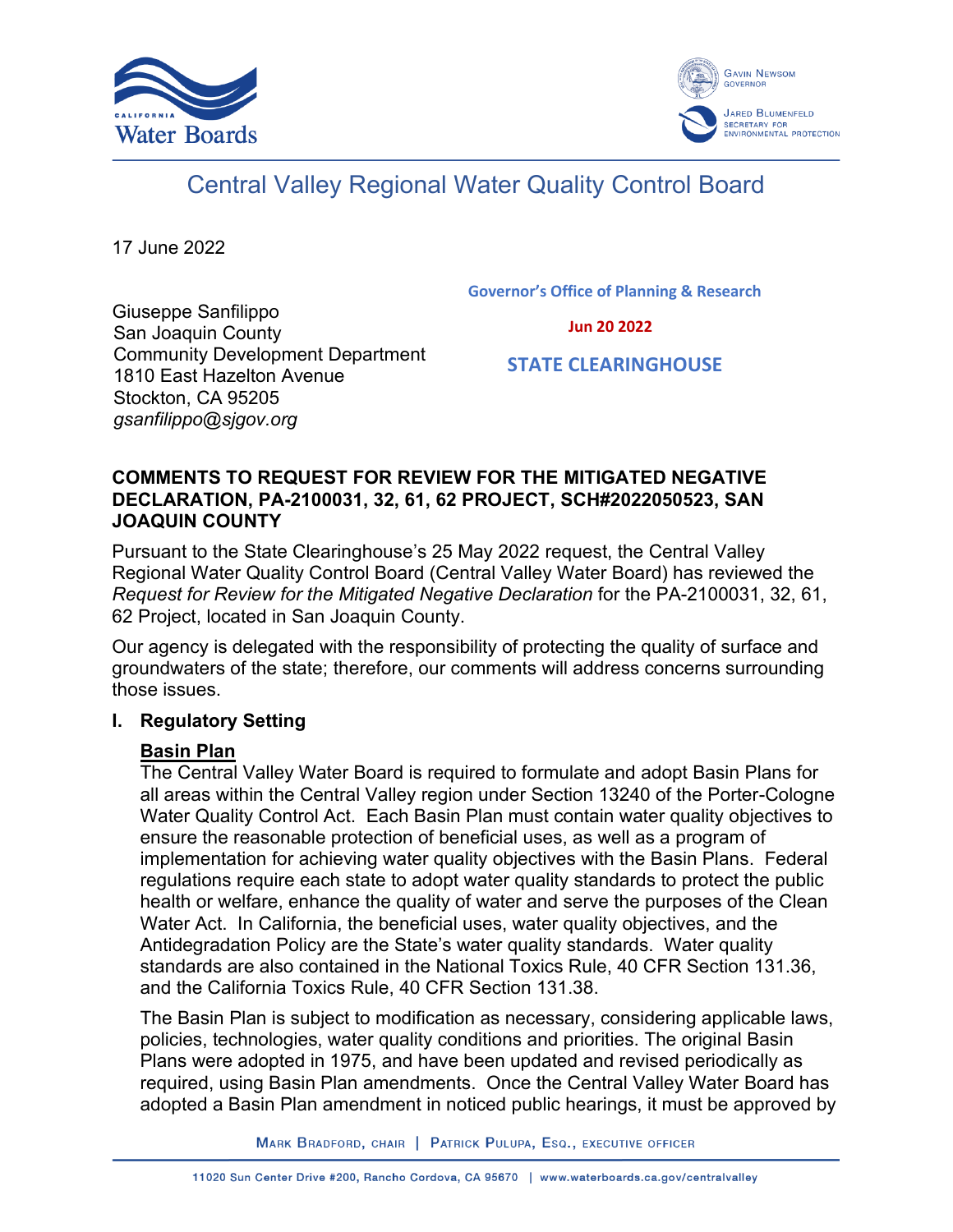the State Water Resources Control Board (State Water Board), Office of Administrative Law (OAL) and in some cases, the United States Environmental Protection Agency (USEPA). Basin Plan amendments only become effective after they have been approved by the OAL and in some cases, the USEPA. Every three (3) years, a review of the Basin Plan is completed that assesses the appropriateness of existing standards and evaluates and prioritizes Basin Planning issues. For more information on the *Water Quality Control Plan for the Sacramento and San Joaquin River Basins*, please visit our website:

[http://www.waterboards.ca.gov/centralvalley/water\\_issues/basin\\_plans/](http://www.waterboards.ca.gov/centralvalley/water_issues/basin_plans/)

# **Antidegradation Considerations**

All wastewater discharges must comply with the Antidegradation Policy (State Water Board Resolution 68-16) and the Antidegradation Implementation Policy contained in the Basin Plan. The Antidegradation Implementation Policy is available on page 74 at:

https://www.waterboards.ca.gov/centralvalley/water\_issues/basin\_plans/sacsjr\_2018 05.pdf

In part it states:

*Any discharge of waste to high quality waters must apply best practicable treatment or control not only to prevent a condition of pollution or nuisance from occurring, but also to maintain the highest water quality possible consistent with the maximum benefit to the people of the State.*

*This information must be presented as an analysis of the impacts and potential impacts of the discharge on water quality, as measured by background concentrations and applicable water quality objectives.*

The antidegradation analysis is a mandatory element in the National Pollutant Discharge Elimination System and land discharge Waste Discharge Requirements (WDRs) permitting processes. The environmental review document should evaluate potential impacts to both surface and groundwater quality.

## **II. Permitting Requirements**

# **Construction Storm Water General Permit**

Dischargers whose project disturb one or more acres of soil or where projects disturb less than one acre but are part of a larger common plan of development that in total disturbs one or more acres, are required to obtain coverage under the General Permit for Storm Water Discharges Associated with Construction and Land Disturbance Activities (Construction General Permit), Construction General Permit Order No. 2009-0009-DWQ. Construction activity subject to this permit includes clearing, grading, grubbing, disturbances to the ground, such as stockpiling, or excavation, but does not include regular maintenance activities performed to restore the original line, grade, or capacity of the facility. The Construction General Permit requires the development and implementation of a Storm Water Pollution Prevention Plan (SWPPP). For more information on the Construction General Permit, visit the State Water Resources Control Board website at: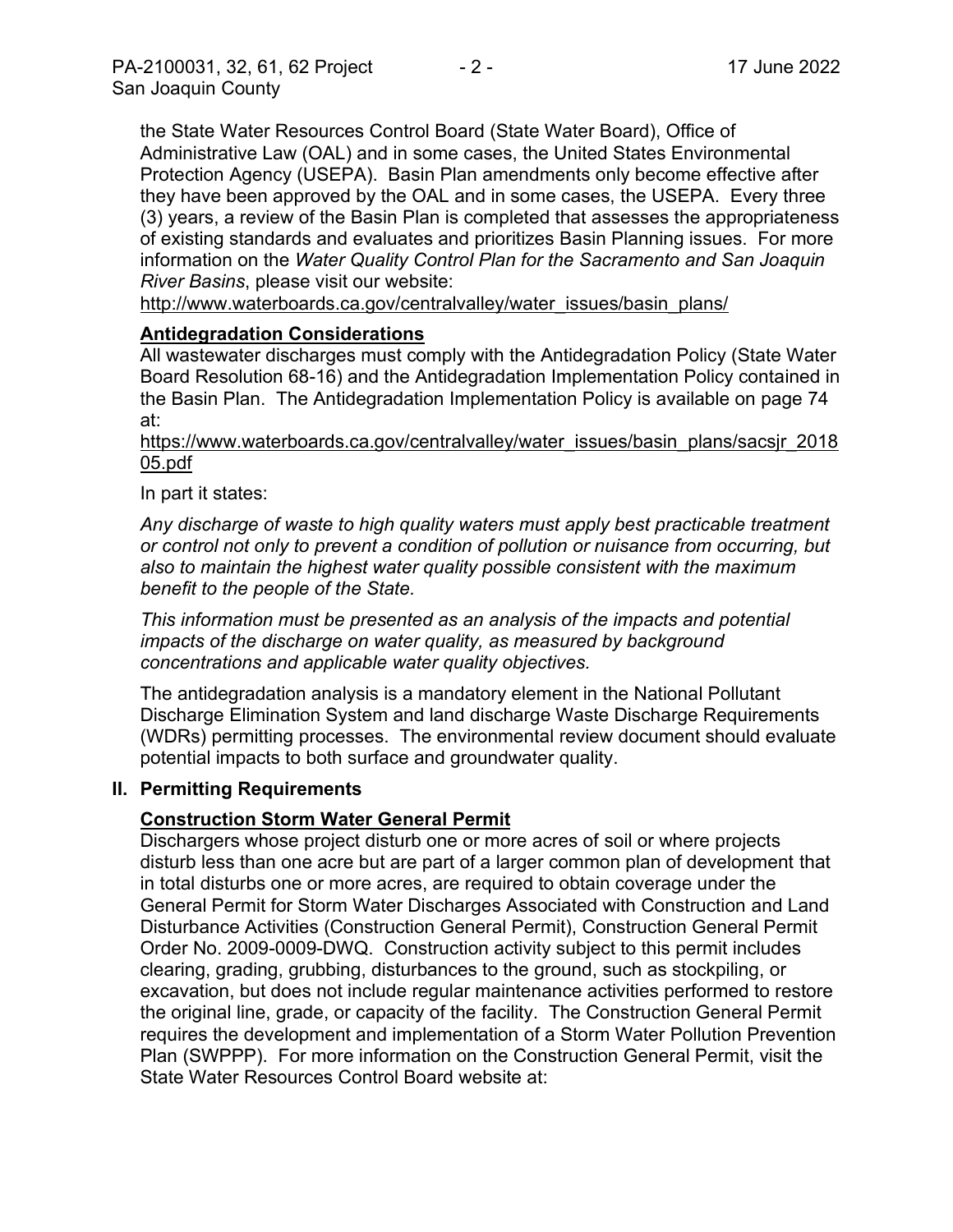[http://www.waterboards.ca.gov/water\\_issues/programs/stormwater/constpermits.sht](http://www.waterboards.ca.gov/water_issues/programs/stormwater/constpermits.shtml) [ml](http://www.waterboards.ca.gov/water_issues/programs/stormwater/constpermits.shtml)

## **Phase I and II Municipal Separate Storm Sewer System (MS4) Permits<sup>1</sup>**

The Phase I and II MS4 permits require the Permittees reduce pollutants and runoff flows from new development and redevelopment using Best Management Practices (BMPs) to the maximum extent practicable (MEP). MS4 Permittees have their own development standards, also known as Low Impact Development (LID)/postconstruction standards that include a hydromodification component. The MS4 permits also require specific design concepts for LID/post-construction BMPs in the early stages of a project during the entitlement and CEQA process and the development plan review process.

For more information on which Phase I MS4 Permit this project applies to, visit the Central Valley Water Board website at:

http://www.waterboards.ca.gov/centralvalley/water\_issues/storm\_water/municipal\_p ermits/

For more information on the Phase II MS4 permit and who it applies to, visit the State Water Resources Control Board at:

http://www.waterboards.ca.gov/water\_issues/programs/stormwater/phase\_ii\_munici pal.shtml

#### **Industrial Storm Water General Permit**

Storm water discharges associated with industrial sites must comply with the regulations contained in the Industrial Storm Water General Permit Order No. 2014- 0057-DWQ. For more information on the Industrial Storm Water General Permit, visit the Central Valley Water Board website at:

http://www.waterboards.ca.gov/centralvalley/water\_issues/storm\_water/industrial\_ge neral\_permits/index.shtml

## **Clean Water Act Section 404 Permit**

If the project will involve the discharge of dredged or fill material in navigable waters or wetlands, a permit pursuant to Section 404 of the Clean Water Act may be needed from the United States Army Corps of Engineers (USACE). If a Section 404 permit is required by the USACE, the Central Valley Water Board will review the permit application to ensure that discharge will not violate water quality standards. If the project requires surface water drainage realignment, the applicant is advised to contact the Department of Fish and Game for information on Streambed Alteration Permit requirements. If you have any questions regarding the Clean Water Act Section 404 permits, please contact the Regulatory Division of the Sacramento District of USACE at (916) 557-5250.

<sup>&</sup>lt;sup>1</sup> Municipal Permits = The Phase I Municipal Separate Storm Water System (MS4) Permit covers medium sized Municipalities (serving between 100,000 and 250,000 people) and large sized municipalities (serving over 250,000 people). The Phase II MS4 provides coverage for small municipalities, including non-traditional Small MS4s, which include military bases, public campuses, prisons and hospitals.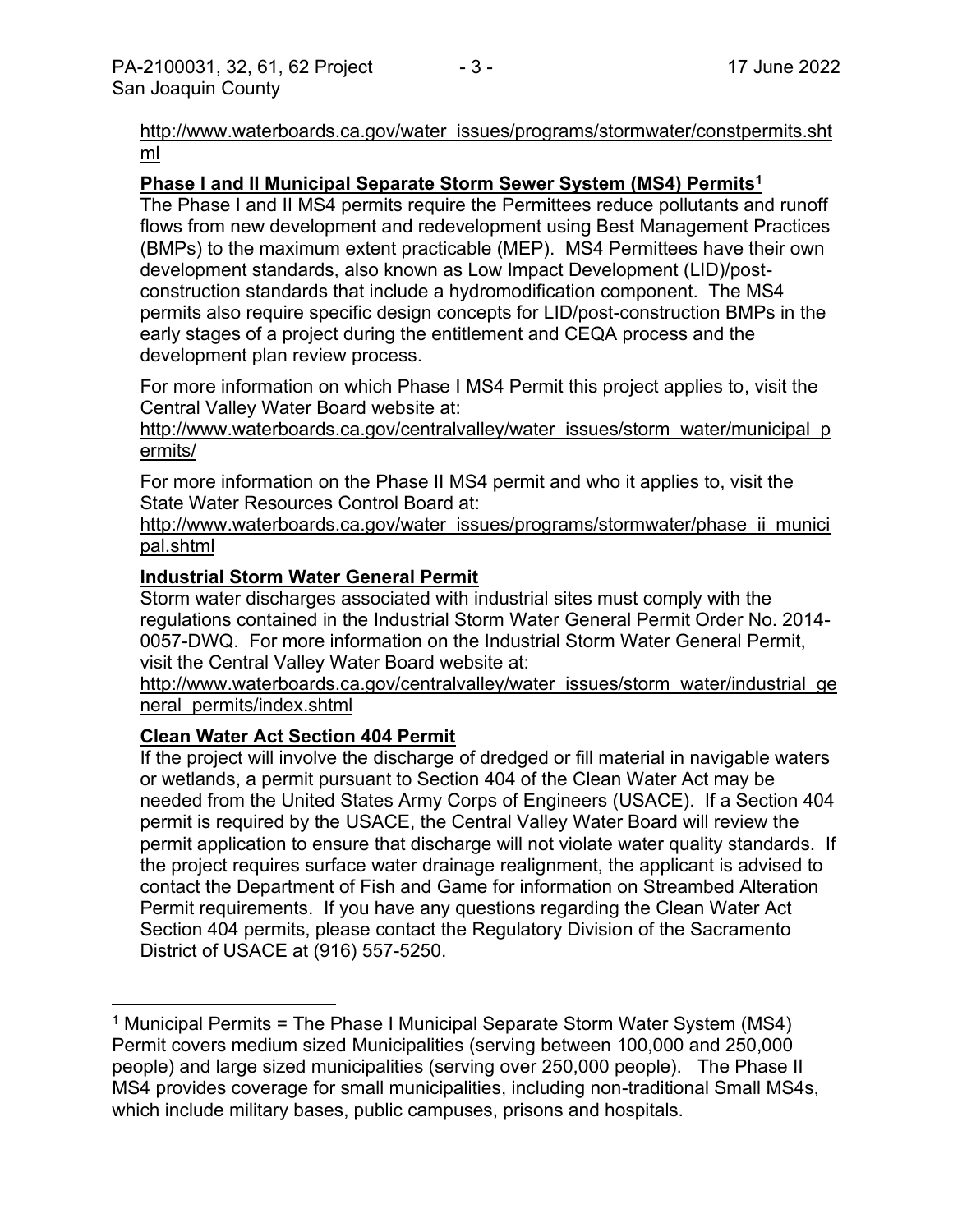## **Clean Water Act Section 401 Permit – Water Quality Certification**

If an USACE permit (e.g., Non-Reporting Nationwide Permit, Nationwide Permit, Letter of Permission, Individual Permit, Regional General Permit, Programmatic General Permit), or any other federal permit (e.g., Section 10 of the Rivers and Harbors Act or Section 9 from the United States Coast Guard), is required for this project due to the disturbance of waters of the United States (such as streams and wetlands), then a Water Quality Certification must be obtained from the Central Valley Water Board prior to initiation of project activities. There are no waivers for 401 Water Quality Certifications. For more information on the Water Quality Certification, visit the Central Valley Water Board website at: https://www.waterboards.ca.gov/centralvalley/water\_issues/water\_quality\_certificatio

n/

## **Waste Discharge Requirements – Discharges to Waters of the State**

If USACE determines that only non-jurisdictional waters of the State (i.e., "nonfederal" waters of the State) are present in the proposed project area, the proposed project may require a Waste Discharge Requirement (WDR) permit to be issued by Central Valley Water Board. Under the California Porter-Cologne Water Quality Control Act, discharges to all waters of the State, including all wetlands and other waters of the State including, but not limited to, isolated wetlands, are subject to State regulation. For more information on the Waste Discharges to Surface Water NPDES Program and WDR processes, visit the Central Valley Water Board website at:https://www.waterboards.ca.gov/centralvalley/water\_issues/waste\_to\_surface\_wat er/

Projects involving excavation or fill activities impacting less than 0.2 acre or 400 linear feet of non-jurisdictional waters of the state and projects involving dredging activities impacting less than 50 cubic yards of non-jurisdictional waters of the state may be eligible for coverage under the State Water Resources Control Board Water Quality Order No. 2004-0004-DWQ (General Order 2004-0004). For more information on the General Order 2004-0004, visit the State Water Resources Control Board website at:

## https://www.waterboards.ca.gov/board\_decisions/adopted\_orders/water\_quality/200 4/wqo/wqo2004-0004.pdf

## **Dewatering Permit**

If the proposed project includes construction or groundwater dewatering to be discharged to land, the proponent may apply for coverage under State Water Board General Water Quality Order (Low Threat General Order) 2003-0003 or the Central Valley Water Board's Waiver of Report of Waste Discharge and Waste Discharge Requirements (Low Threat Waiver) R5-2018-0085. Small temporary construction dewatering projects are projects that discharge groundwater to land from excavation activities or dewatering of underground utility vaults. Dischargers seeking coverage under the General Order or Waiver must file a Notice of Intent with the Central Valley Water Board prior to beginning discharge.

For more information regarding the Low Threat General Order and the application process, visit the Central Valley Water Board website at: